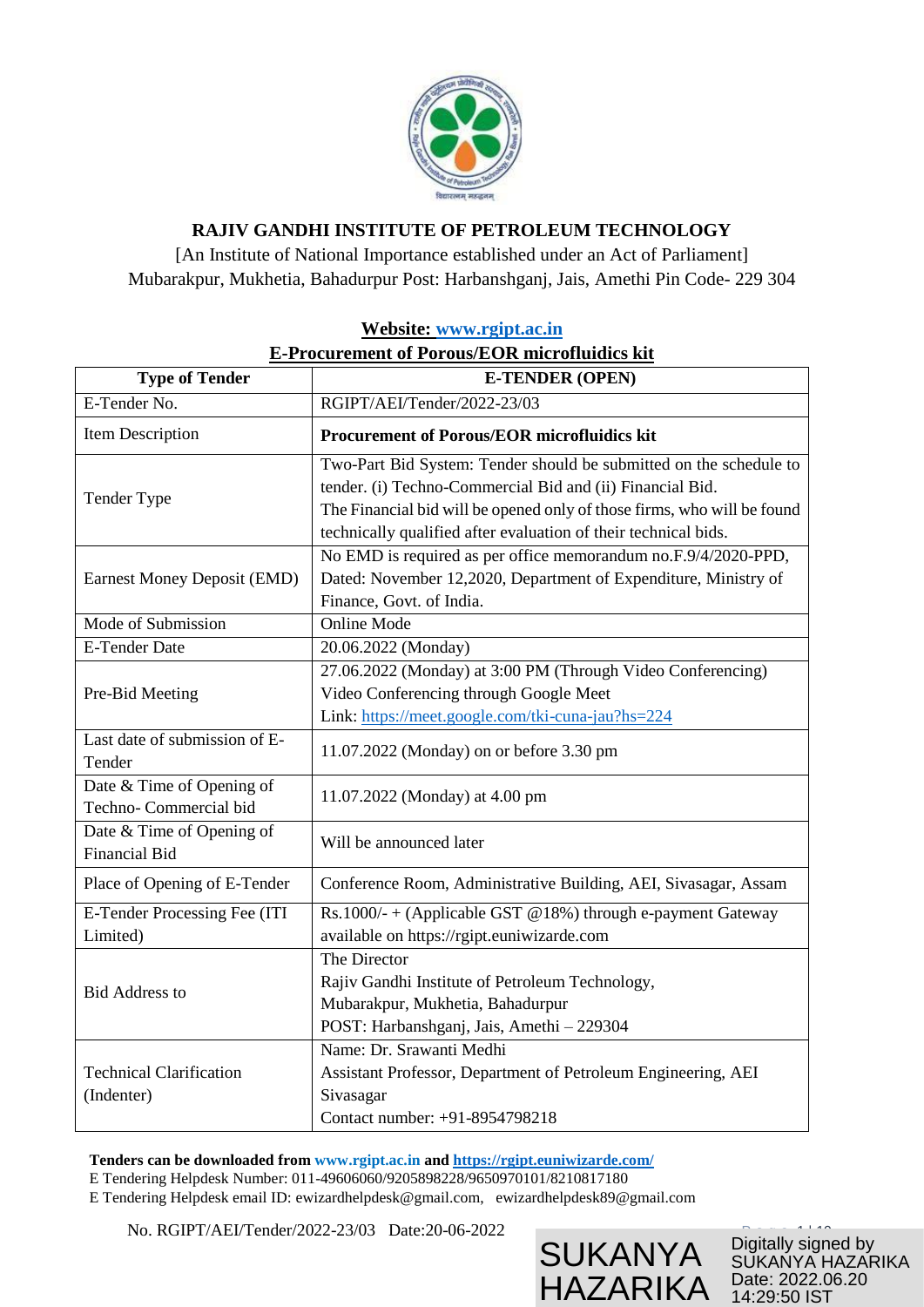## **INSTRUCTIONS FOR BIDDERS**

The bidders are required to submit soft copies of their bids electronically on the e-tender Portal, using valid class 3 Digital Signature Certificates. The instructions given below are meant to assist the bidders in registering on the e-tender Portal, prepare their bids in accordance with the requirements and submitting their bids online on the e-tender Portal.

More information useful for submitting online bids on the e-tender Portal may be obtained at: https://rgipt.euniwizarde.com.

# **REGISTRATION**

- 1. Bidders are required enroll on the e-Procurement Portal (URL: https://rgipt.euniwizarde.com) with clicking on the link "Online bidder Registration" on the e-tender Portal by paying the Registration fee of Rs.2360/- Per vendor/per year.
- 2. As part of the enrolment process, the bidders will be required to choose a unique username and assign a password for their accounts.
- 3. Bidders are advised to register their valid email address and mobile numbers as part of the registration process. These would be used for any communication with the bidder.
- 4. Upon enrolment, the bidders will be required to register their valid Digital Signature Certificate **(Only Class III Certificates with signing + encryption key usage)** issued by any Certifying Authority recognized by CCA India (e.g. Sify / TCS / nCode / eMudhra etc.), with their profile.
- 5. Only one valid DSC should be registered by a bidder. Please note that the bidders are responsible to ensure that they do not lend their DSC's to others which may lead to misuse.
- 6. Bidder then logs in to the site through the secured log-in by entering their user ID /password and the password of the DSC / e-Token.
- 7. **The scanned copies of all original documents should be uploaded on portal [https://rgipt.euniwizarde.com](https://rgipt.euniwizarde.com/)**

# **SEARCHING FOR TENDER DOCUMENTS**

- 1. There are various search options built in the e-tender Portal, to facilitate bidders to search active tenders by several parameters.
- 2. Once the bidders have selected the tenders they are interested in, you can pay the form fee and processing fee (NOT REFUNDABLE) by net-banking / Debit / Credit card then you may download the required documents / tender schedules, Bid documents etc. Once you pay both fee tenders will be moved to the respective 'requested' Tab. This would enable the e- tender Portal to intimate the bidders through SMS / e-mail in case there is any corrigendum issued to the tender document.

# **PREPARATION OF BIDS**

- 1. Bidder should take into account any corrigendum published on the tender document before submitting their bids.
- 2. Please go through the tender advertisement and the tender document carefully to understand the documents required to be submitted as part of the bid.
- 3. Bidder, in advance, should get ready the bid documents to be submitted as indicated in the tender document / schedule and generally, they can be in PDF formats. Bid Original documents may be scanned with 100 dpi with Colored option which helps in reducing size of the scanned document.
- 4. To avoid the time and effort required in uploading the same set of standard documents which are required to be submitted as a part of every bid, a provision of uploading such standard documents (e.g. PAN card copy, annual reports, auditor certificates etc.) has been provided to the bidders. Bidders can use "My Documents" available to them to upload such documents.
- 5. These documents may be directly submitted from the "My Documents" area while submitting a bid, and need not be uploaded again and again. This will lead to a reduction in the time required for bid submission process.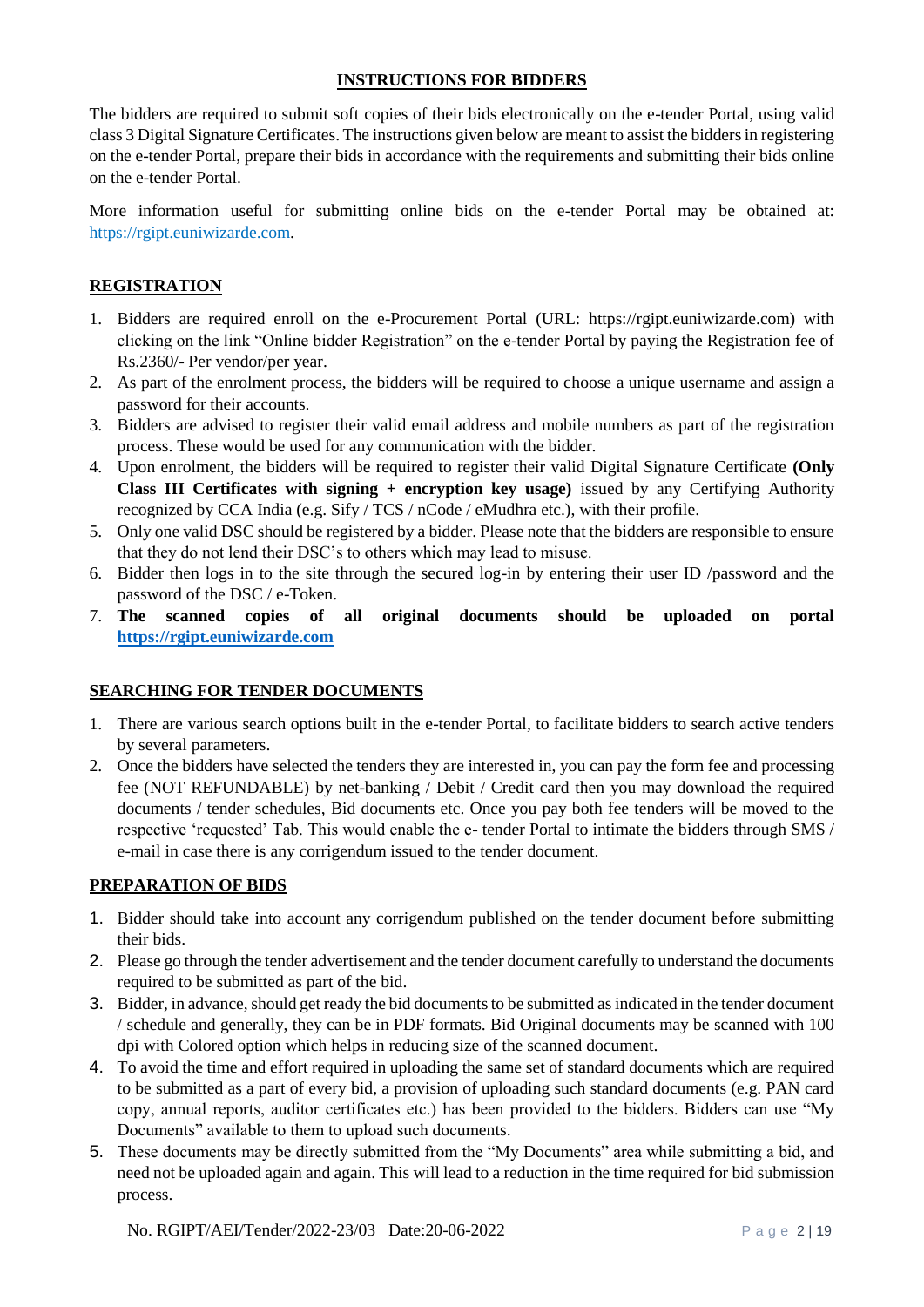# **SUBMISSION OF BIDS**

- 1. Bidder should log into the website well in advance for the submission of the bid so that it gets uploaded well in time i.e. on or before the bid submission time. Bidder will be responsible for any delay due to other issues.
- 2. The bidder has to digitally sign and upload the required bid documents one by one as indicated in the tender document as a token of acceptance of the terms and conditions laid down by RGIPT, Jais.
- 3. Bidder has to select the payment option as "e-payment" to pay the tender fee / EMD as applicable and enter details of the instrument.
- 4. Bidder should prepare the EMD as per the instructions specified in the tender document.
- 5. Bidders are requested to note that they should necessarily submit their financial bids in the format provided and no other format is acceptable. If the price bid has been given as a standard BOQ format with the tender document, then the same is to be downloaded and to be filled by all the bidders. Bidders are required to download the BOQ file, open it and complete the white Colored (unprotected) cells with their respective financial quotes and other details (such as name of the bidder). No other cells should be changed. Once the details have been completed, the bidder should save it and submit it online, without changing the filename. If the BOQ file is found to be modified by the bidder, the bid will be rejected.
- 6. The server time (which is displayed on the bidders' dashboard) will be considered as the standard time for referencing the deadlines for submission of the bids by the bidders, opening of bids etc. The bidders should follow this time during bid submission.
- 7. All the documents being submitted by the bidders would be encrypted using PKI encryption techniques to ensure the secrecy of the data. The data entered cannot be viewed by unauthorized persons until the time of bid opening. Data storage encryption of sensitive fields is done. Any bid document that is uploaded to the server is subjected to symmetric encryption using a system generated symmetric key. Further this key is subjected to asymmetric encryption using buyers/bid opener public keys. Overall, the uploaded tender documents become readable only after the tender opening by the authorized bid openers.
- 8. The uploaded tender documents become readable only after the tender opening by the authorized bid openers.
- 9. Upon the successful and timely submission of bid click "Complete" (i.e. after Clicking "Submit" in the portal), the portal will give a successful Tender submission acknowledgement & a bid summary will be displayed with the unique id and date & time of submission of the bid with all other relevant details.
- 10. The tender summary has to be printed and kept as an acknowledgement of the submission of the tender. This acknowledgement may be used as an entry pass for any bid opening meetings.

#### **ASSISTANCE TO BIDDERS**

- 1. Any queries relating to the tender document and the terms and conditions contained therein should be addressed to the Tender Inviting Authority for a tender or the relevant contact person indicated in the tender.
- 2. Any queries relating to the process of online bid submission or queries relating to e-tender Portal in general may be directed to the 24x7 Helpdesk Support. **The contact number for the helpdesk is "011-49606060/ 7398741154/ 9205898228/ 9650970101" and** E Tendering Helpdesk email ID: **<ewizardhelpdesk@gmail.com>**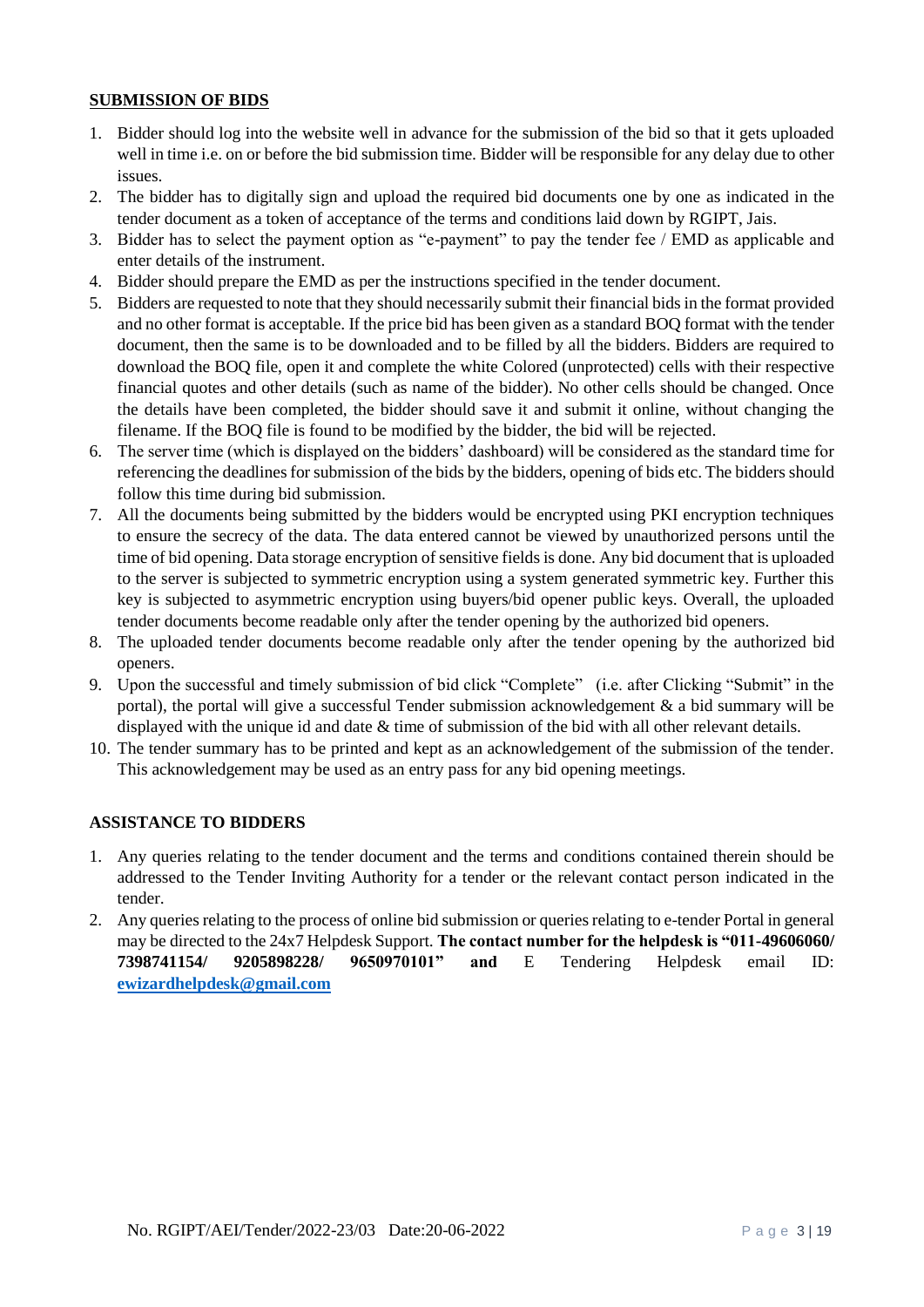#### **E-Procurement of Porous/EOR microfluidics kit**

Online Tenders from reputed Original Equipment Manufacturers/Authorized Dealers or sellers for Porous/EOR microfluidics kit are invited by Rajiv Gandhi Institute of Petroleum Technology, Amethi for Assam Energy Institute, Sivasagar, Assam, PIN: 786001 (A center of the Rajiv Gandhi Institute of Petroleum Technology, Amethi) in Two-Part Bid System as per specifications mentioned below:

# **ITEM PARTICULARS**

# **TECHNICAL SPECIFICATIONS**

# **Porous/EOR microfluidics kit**

#### **RGIPT/AEI/Tender/2022-23/03 Date: 16.06.2022**

- **i.** Dual syringe pumps: A syringe pump having two accumulators or two separate syringe pumps with programmable flowrates is required to push the fluids (oil & injection fluid) into the microchips.
- **ii.** Syringe accumulators: For storage and discharge of displacing (injection fluid) and displacing/imbibed fluid (oil).
- **iii.** CCD Camera Microscopic objective: To observe flow profile
- **iv.** Microfluidic chip platform: To support the porous micro-chip and enable connections. It also assured no leakage.
- **v.** Micro-chips: (1) Porous/EOR chip with uniform network.
	- (2) Porous/EOR Chip with physical rock network.
	- (3) Porous/EOR Chip with random network.
- **vi.** Connection kit and accessories: Connectors consists of side connectors, tubing to pump connectors, stainless steel connectors, Teflon connectors, electrical connectors etc. Accessories consist of flow splitters, connectors, polymeric tubing cutter, ferrules, flat bottom nuts, Teflon plugs etc. All the necessary accessories must be included that ensures proper functioning of the entire kit.
- **vii.** One year warranty from the date of installation.
- **viii.** The following components of the kit are to be provided:

| SI,            | Name of the units                                       | No. of units       |
|----------------|---------------------------------------------------------|--------------------|
| No.            |                                                         |                    |
| 1              | Syringe pump                                            | 2                  |
| $\overline{2}$ | Adapter kit EU                                          |                    |
| 3              | Fluidic Connect Pro chip holder - topconnect            |                    |
| 4              | Syringe to tube connection kit                          |                    |
| 5              | Microchip - uncoated - topconnect - random network      | 3 units            |
| 6              | Microchip - coated - topconnect - uniform network       | 3 pack             |
| 7              | Microchip - coated - topconnect - physical rock network | 3 pack             |
| 8              | Side-connect connection kit                             |                    |
| 9              | Tubing to pump connection kit                           |                    |
| 10             | Flow splitters                                          | As per connections |
| 11             | Fluid connector insert set                              |                    |
| 12             | Camera – (CMOS sensor)                                  | $\overline{2}$     |
| 13             | Casing                                                  |                    |
| 14             | Syringe 1ml                                             | $\overline{2}$     |
| 15             | Syringe 10ml                                            | 3                  |
| 16             | Reservoir 250ml                                         |                    |
| 17             | 15m 1/16" ETFE tube (ID 0.25mm)                         |                    |
| 18             | Tube cutter                                             |                    |
| 19             | Ferrules                                                | 5                  |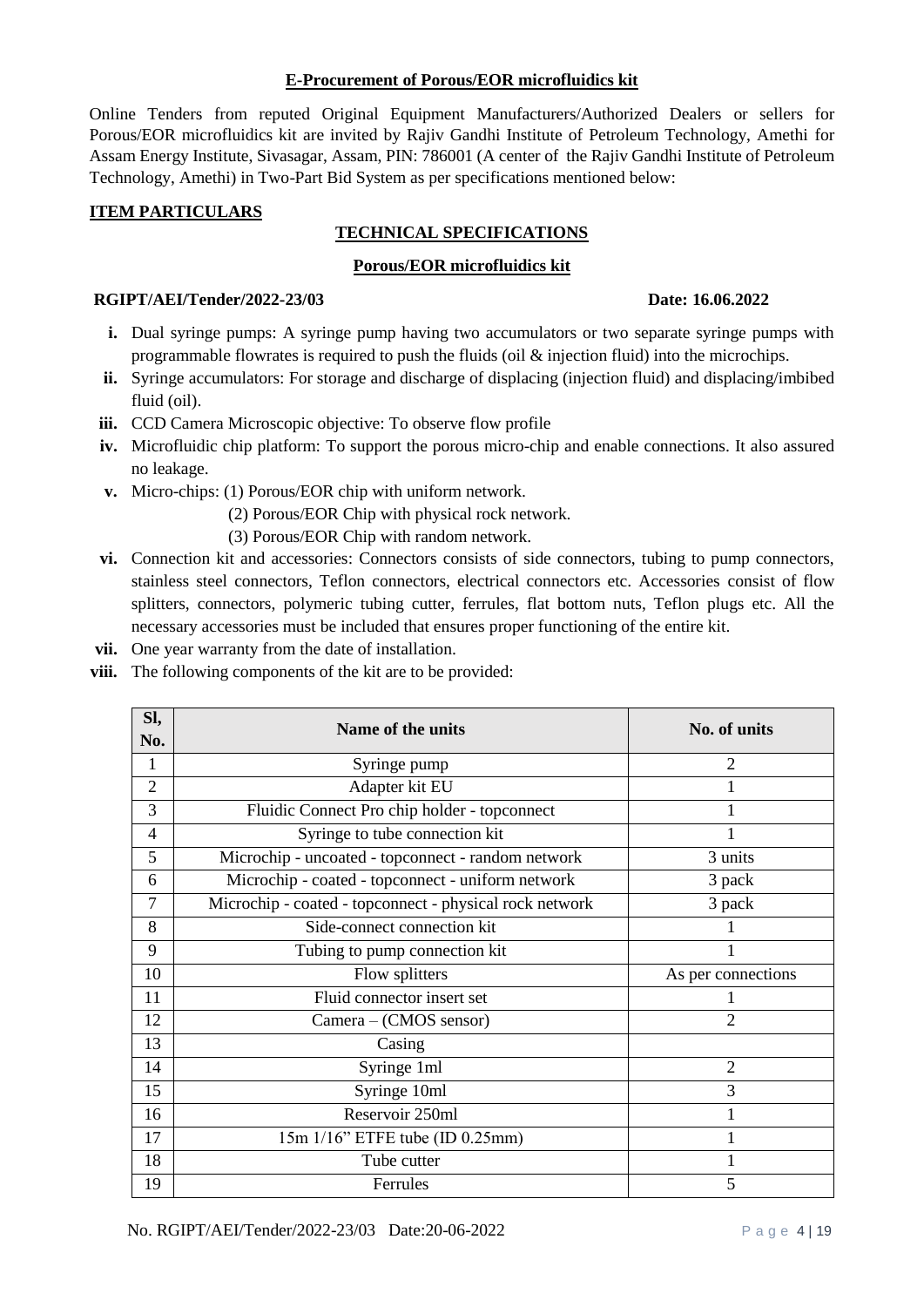| 20 | USB stick that contains necessary manuals |  |
|----|-------------------------------------------|--|
| 21 | <b>Union PEEK</b>                         |  |
| 22 | Fingertight fitting PEEK                  |  |
| 23 | Ferrule PEEK for fingertight fitting      |  |
| 24 | Ferrule ETFE for fingertight fitting      |  |
| 25 | Luer to 10-32 thread adapter              |  |
| 26 | Plug                                      |  |
| 27 | Sleeve                                    |  |

# **Technical Specifications Compliance Statement of Porous/EOR microfluidics kit should be submitted as per format given in Annexure – I (On the Company's Letter Head)**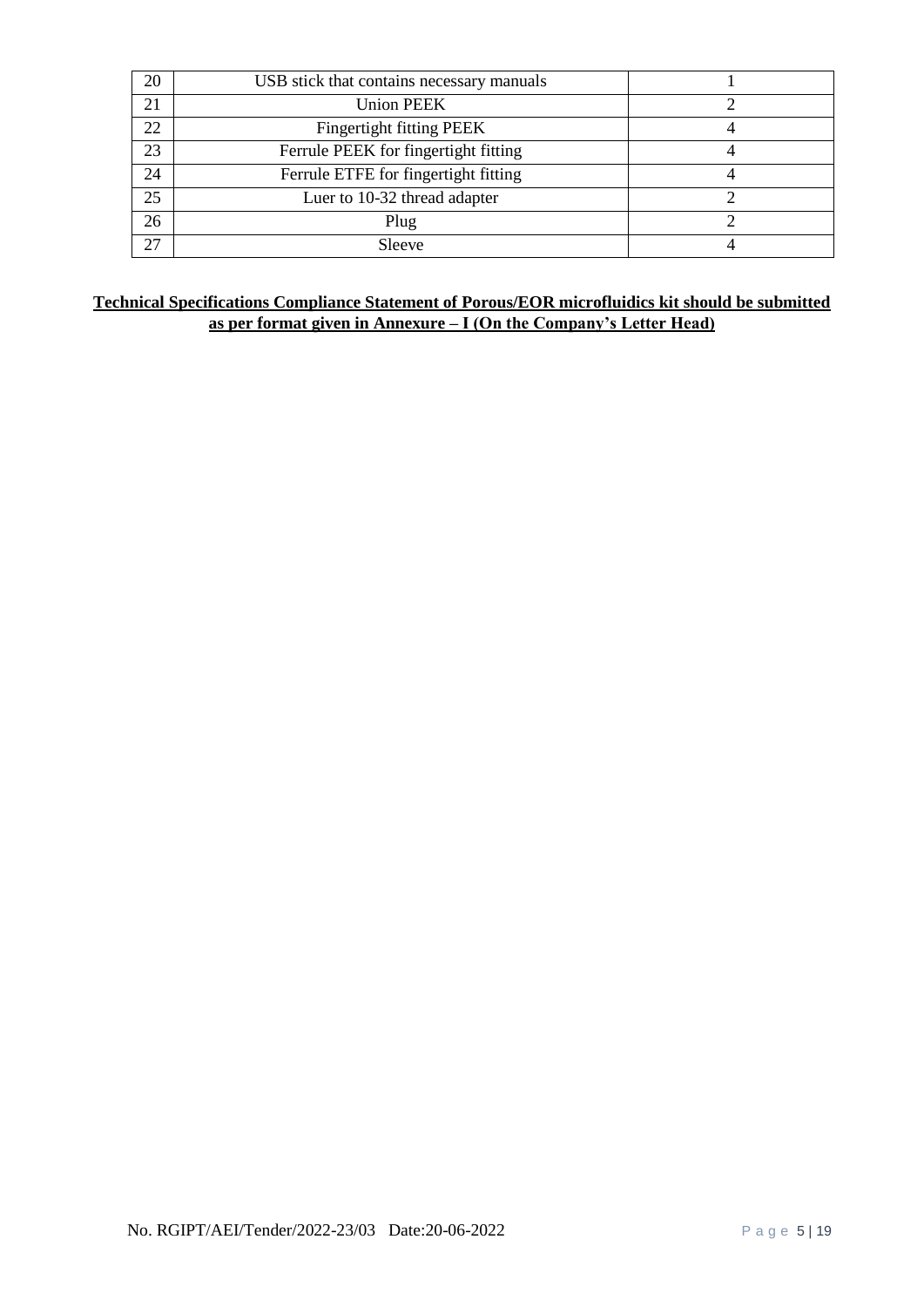# **Terms & Conditions**

# 1. **Tender filling up and submission**

- a. Tender offer must refer to the letter/Notice inviting the Tender. The bid should be uploaded online, mentioning "Supply & Installation of **Porous/EOR microfluidics kit** to Rajiv Gandhi Institute of Petroleum Technology, Jais, Amethi.
- b. Bids must be submitted online against above mentioned tender.
- c. The prices should be quoted in Indian Rupees only, both in figures and in words and the same will be considered for price comparison. Where there is a difference between the two, the rates given in words will be taken as authentic. Should there be any discrepancy between unit rate and amount, the unit rate will be considered as the correct one.
- d. The rates quoted should include freight charges upto Assam Energy Institute, Sivasagar, Assam clearly mentioning the percentage/rate of GST and the rates quoted should be valid for at- least 180 days from the date of opening of the financial bid. The rates must be quoted both in figures and words and overwriting should be avoided. However all cuttings/corrections must be duly authenticated.
- e. The bid submitted must not contain any ambiguity. Any such ambiguity in the quote submitted shall make it liable for rejection.
- f. The tender document is not transferable.
- g. No amendment to the bid in any form by the bidder will be permitted after opening of the tender. No conditional offers shall be accepted.
- h. Submission of bid will bind the bidder to the acceptance of all conditions specified in the tender document.
- i. Canvassing in any form is for bidden and will be a criterion for disqualification.
- j. The Principal Company must be responsible for all the items (software/hardware/accessories) even if procured through a third party for its functioning and maintenance.

# 2. **EMD (Earnest Money Deposit)**:

- a) No EMD is required as per the office memorandum no: F.9/42020-PPD, Dated: November 12, 2020. Department of Expenditure, Ministry of Finance, Govt. of India. The Bidder must submit the Bid Security Declaration as an **Annexure-6**
- b) If any the firms registered with DGS&D, MSME & NSIC are exempted from payment of EMD provided such registration includes the item they are offering which are manufactured by them and not for selling products manufactured by other companies. **(Latest Copy must be submitted online for claiming exemption).**
- 3. **Performance Security**: The successful bidder will provide "Performance Security" for an amount of 3% of the contract value in the form of valid Account payee Demand Draft/ FDR from a scheduled bank favouring "Rajiv Gandhi Institute of Petroleum Technology" payable at RGIPT, Jais, Amethi Campus Branch. Performance security should remain valid at least for a period of 180 days beyond the date of completion of all contractual obligations of supplier **(Total Period of FDR/Demand Draft – Warranty Period plus 60 days)**. Thereafter the security will be returned, provided there is no defect in the equipment supplied.
- 4. **Evaluation Criteria**: The order will be awarded to the vendor, who fulfills all the technical specifications (Marks based evaluation) & conditions mentioned in the tender document for Technical Bid and whose rate is L1 in grand total in Financial Bid. Evaluation of Lowest bid will be calculated on the total price of all items tendered for basic equipment along with accessories, packing & forwarding, Installation & Commissioning, GST and other charges etc. as mentioned in the tender (Bidder must submit the technical bid & financial bid separately). The Financial bid will be opened only of those firms, who will be found technically qualified after evaluation of their technical bids.
- 5. **Bid Validity**: The bid must be valid for 180 days from the date of opening of Technical Bid.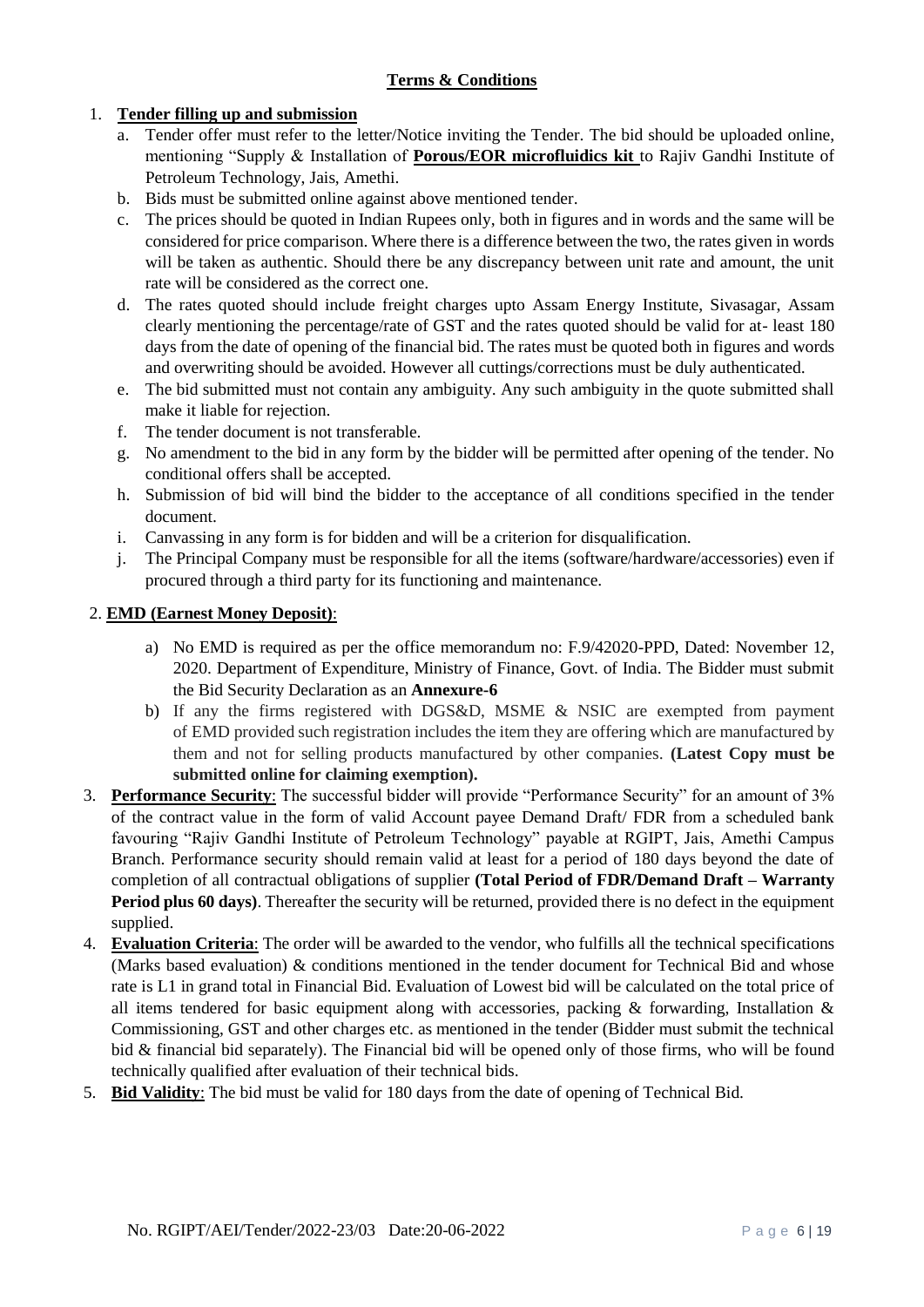# 6. **Payment terms**:

100% payment will be released against successful supply, instatallation and commission of the equipment at site i.e Assam Energy Institute, Sivasagar, Assam subject to submission of original Bill/ Invoice as certified by the Indenter.

- 7. **Clearance and delivery**: On arrival of shipment/consignment, the supplier is required to arrange the transportation of the consignment up to Assam Energy Center, Sivasagar, Assam (A center of RGIPT, Jais, Amethi) premises. The Tenderer/ bidder will do all types of clearance work and formalities to deliver/provide the equipment at the site of installation. The expenses incurred will be reimbursed on actual basis not exceeding the quoted amount.
- 8. **Part Shipment not allowed:** Part Shipment will NOT be allowed.
- 9. **Insurance**: For delivery of goods at the purchaser's premises, the insurance shall be obtained by the supplier in an amount equal to 110% of the value of the goods from "Warehouse to Institute" (final destination) on "All Risks" basis including War Risks and Strikes. The insurance shall be valid for a period of not less than 3 months after installation and commissioning. If orders placed on CIF/CIP basis, the insurance should be up to Assam Energy Center, Sivasagar, Assam (A center of RGIPT, Jais, Amethi).
- 10. **Bank Charges:** All the bank charges within India will be borne by the Institute and outside India will be borne by the Supplier.
- 11. **Site Preparation**: The supplier shall inform to the Institute about the site preparation, if any, needed for the installation of equipment, immediately after the receipt of the purchase order. The supplier must provide complete details regarding space and all the other infrastructural requirements needed for the equipment, which the Institute should arrange before the arrival of the equipment to ensure its timely installation and smooth operation thereafter. The supplier shall visit the Institute and see the site where the equipment is to be installed and may offer his advice and render assistance to the Institute in the preparation of the site and other pre-installation requirements.
- 12. **Resolution of Disputes**: The dispute resolution mechanism to be applied pursuant shall be as follows:
	- i. In case of Dispute or difference arising between the Purchaser and a domestic supplier relating to any matter arising out of or connected with this agreement, such disputes or difference shall be settled in accordance with the Indian Arbitration & Conciliation Act, 1996, the rules there under and any statutory modifications or re-enactments thereof shall apply to the arbitration proceedings. The dispute shall be referred to the Director, Rajiv Gandhi Institute of Petroleum Technology, Jais, Amethi and if he is unable or unwilling to act, to the sole arbitration of some other person appointed by him willing to act as such Arbitrator. The award of the arbitrator so appointed shall be final, conclusive and binding on all parties to this order.
	- ii. In the case of a dispute between the purchaser and a Foreign Supplier, the dispute shall be settled by arbitration in accordance with provision of sub-clause (a) above. But if this is not acceptable to the supplier then the dispute shall be settled in accordance with provisions of UNCITRAL (United Nations Commission on International Trade Law) Arbitration Rules.
- 13. Live working product Demo of same or similar item is necessary (at the cost of bidder) for all the bidders, if asked for, within the ONE week of opening the technical bid.
- 14. **Printed Conditions of the Company – Not Acceptable to the Institute**: RGIPT does not accept the printed conditions of any Tenderer. It will be ignored without any reference; hence tenderers should withdraw such printed conditions if they have any. RGIPT shall accept only unconditional tender.
- 15. **Technical Deviations – Sole discretion of RGIPT for consideration:** If technical deviations furnished by the Tenderer are not agreeable to RGIPT, the offers may be ignored. However it will be solely at discretion of RGIPT to consider the technical deviations OR not for considering the Tenderer. No correspondences of the Tenderer will be entertained in this matter.
- 16. **Price Validity:** The price quoted by the bidder shall remain valid till the supply is completed. During the tenure of the supply period, no price increase will be considered, except for change in statutory levies imposed by Centre Govt. / state Govt. or Local authorities.
- 17. **Warranty:** As specified in the Technical Specification.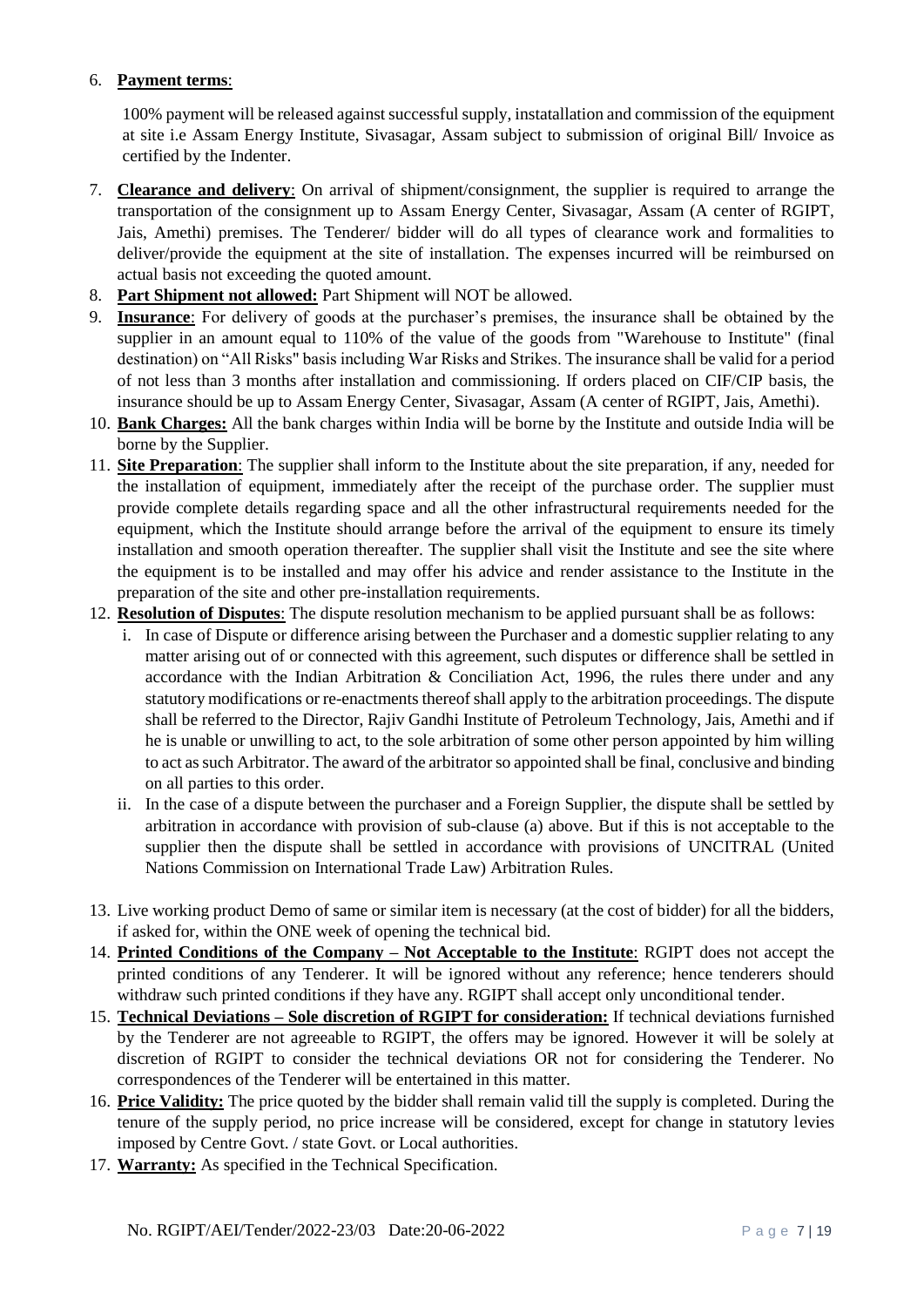- 18. **Delivery:** The timely delivery of "**Porous/EOR microfluidics kit**" is the essence of contract. The supply should be completed with the specified delivery. Delivery shall be completed within maximum 12 weeks from the placement of purchase order/from the date of opening of LC.
- 19. **Bid Acceptance and Rejection:**
	- a. RGIPT reserves the right to reject the bid without assigning any reason whatsoever.
	- b. RGIPT does not bind itself to accept the lowest or any quotation and reserves the right to reject any or all without assigning any reason.
- 20. **Late Receipt of Bids**: No bids will accepted or considered after the due date and time.
- 21. **Liquidity Damage Clause:** In case of any damages and delay in supply of material, liquidated damages at the rate of 0.5% of the order value per day of delay or part thereof, subject to a maximum of 5% of the order value shall be recovered from the vendor's bill/invoice.
- 22. **Withdrawal of Tender**: The Institute reserves the right to withdraw the tender at any stage of tendering process with the approval of the Competent Authority.
- 23. **Replacements of Goods Broken, Damaged or Short:** If whole or part of the goods/ equipment supplied against the order is found defective/ non-functional or without specification the supplier will have to replace the defective goods/equipment to make equipment operational within a reasonable time (not exceeding two months from the date of intimation to the supplier or the Indian Agent), failure to which the supplier will have to refund the full cost of the equipment including freight, Insurance etc.
- 24. A quotation submitted with false information will not only be rejected but the vendor may also be debarred for participation in future tendering processes.
- 25. Authorized representative may choose to be present at the time of opening of quotation at their own cost.
- 26. **Only one PRICE BID should be submitted for the above equipment. A bidder who submits more than one PRICE BID, shall be disqualified and considered non-responsive.**

**Sd/- Chairman Purchase Committee**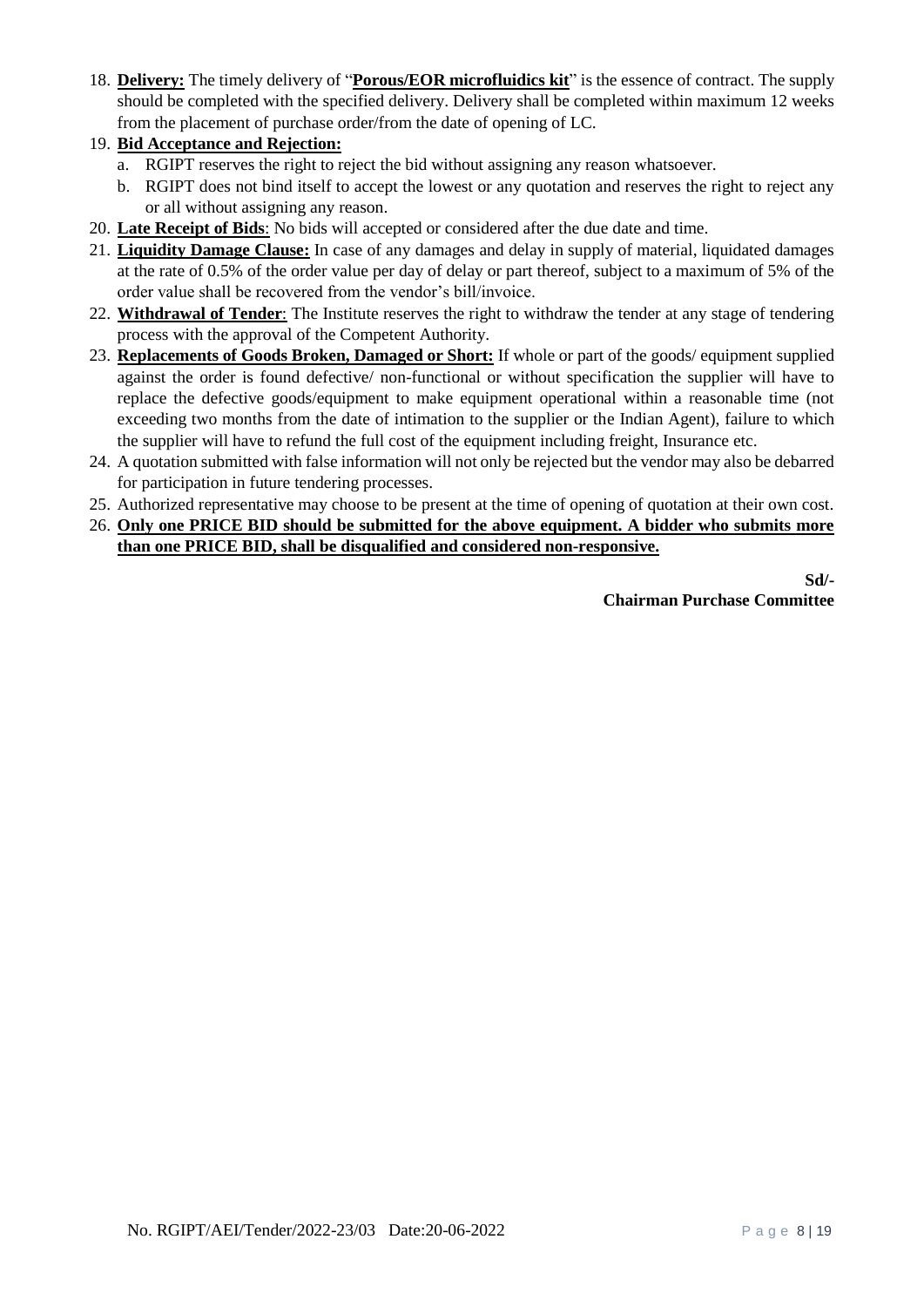# **Terms & Conditions must be fulfilled for Eligibility in the tender**

| SI.<br>No.                                                                                                                                                                                                                                                          | <b>Description</b>                                                                                                                                                                                                                                                                                                                                                                                                              |  |
|---------------------------------------------------------------------------------------------------------------------------------------------------------------------------------------------------------------------------------------------------------------------|---------------------------------------------------------------------------------------------------------------------------------------------------------------------------------------------------------------------------------------------------------------------------------------------------------------------------------------------------------------------------------------------------------------------------------|--|
| $\mathbf{1}$                                                                                                                                                                                                                                                        | Technical Specification Compliance Statement - (On the letter head of the Company) - Annexure -1                                                                                                                                                                                                                                                                                                                                |  |
| $\overline{2}$                                                                                                                                                                                                                                                      | Manufacturer's Authorization Form - In defined format OR Self Declaration of Manufacturing Unit -<br><b>Annexure - 2</b>                                                                                                                                                                                                                                                                                                        |  |
| $\overline{3}$                                                                                                                                                                                                                                                      | Price Reasonability Certificate - In defined format (On the letter head of the Company)- Annexure -<br>3                                                                                                                                                                                                                                                                                                                        |  |
| $\overline{4}$                                                                                                                                                                                                                                                      | Declaration Certificate (Acceptance of terms $\&$ conditions of the tender) – In defined format (On the<br>letter head of the Company) - Annexure - 4 and<br>Declaration Sheet as per Annexure - 4A.                                                                                                                                                                                                                            |  |
| 5                                                                                                                                                                                                                                                                   | As on date of submission of the proposal, the Bidder is neither blacklisted by Central Government/ State<br>Government or Instrumentalities thereof nor is any criminal case against the Bidder/ its Partners/<br>Directors/ Agents pending before any court of law. Non-Blacklisting Certificate on Rs. 100.00 non-<br>Judicial Stamp Paper - In defined format - Annexure - 5                                                 |  |
| 6                                                                                                                                                                                                                                                                   | Copy of Firm Registration                                                                                                                                                                                                                                                                                                                                                                                                       |  |
| $\tau$                                                                                                                                                                                                                                                              | Copy of PAN Card & GST No.                                                                                                                                                                                                                                                                                                                                                                                                      |  |
| 8                                                                                                                                                                                                                                                                   | Bidder should have 3 years' experience in the selling and providing service (related Equipment) to<br>reputed Central Government Institutes/Engineering Colleges/ Universities/ Oil Companies/PSUs/<br>Research Institutes/ IITs/ NITs/ IISERs (Self Declaration) - List of Clients & Purchase Orders of<br>Porous/EOR microfluidics kit/Petroleum Engineering related<br>equipments/Microscopic<br>equipments to be submitted. |  |
| 9                                                                                                                                                                                                                                                                   | The Bidder or their OEM should possess any valid standard certification like ISO 9001:2008 $\&$<br>14001:2004.                                                                                                                                                                                                                                                                                                                  |  |
| 10                                                                                                                                                                                                                                                                  | Bidder should enclose the copies of last 3 years Audited Annual Accounts (Balance Sheet and Profit &<br>Loss A/c) duly authenticated by Chartered Accountant                                                                                                                                                                                                                                                                    |  |
| 11                                                                                                                                                                                                                                                                  | Last three years CA certified turnover certificate (Average Turnover of last three years should be Rs.<br>10 lakhs (Rupees Thirteen Lakh only)                                                                                                                                                                                                                                                                                  |  |
| 12                                                                                                                                                                                                                                                                  | Last 3-year Income Tax Return (ITR)                                                                                                                                                                                                                                                                                                                                                                                             |  |
| 13                                                                                                                                                                                                                                                                  | A bid security declaration must be submitted <b>Annexure-6</b>                                                                                                                                                                                                                                                                                                                                                                  |  |
| MOST IMPORTANT: Documents related to prior installation and service - At least 3 Academic and<br>R&D National Organizations, Central and State Government Departments/ Institutions/ PSU or Reputed<br>14<br>Private Universities in the last 3 years. Annexure - 7 |                                                                                                                                                                                                                                                                                                                                                                                                                                 |  |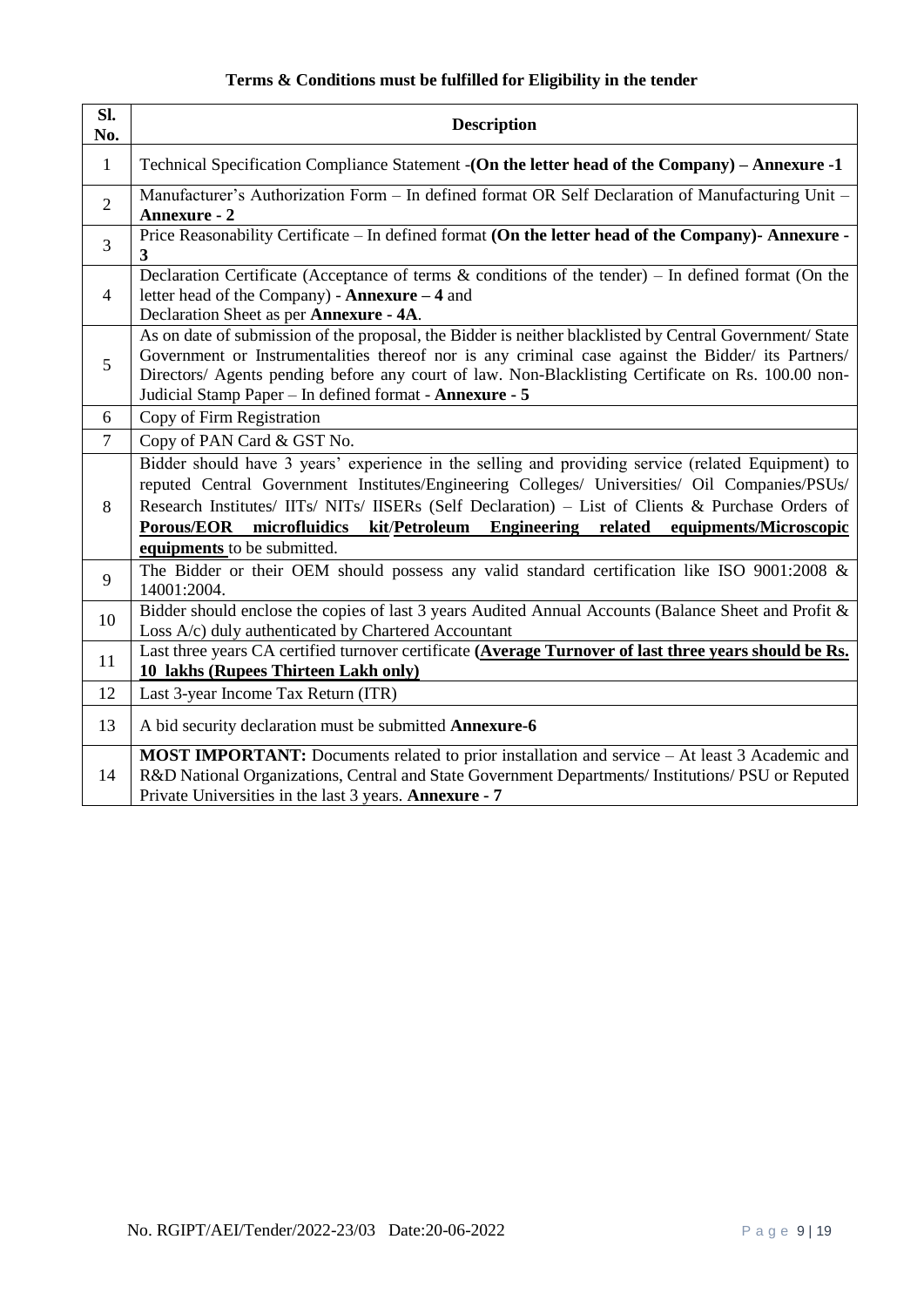

# **RAJIV GANDHI INSTITUTE OF PETROLEUM TECHNOLOGY CHECKLIST FOR SUBMISSION OF DOCUMENTS FOR TECHNO-COMMERICAL BID**

**Part -1**

# **MOST IMPORTANT: PLEASE DON'T ADD OR UPLOAD ANY ANNEXURE OF PRICE BID IN TECHNO-COMMERICAL BID DOCUMENTS, OTHERWISE YOUR BID WILL BE REJECTED. Checklist for submission of documents for Techno-Commercial Bid**

| Sl.            | <b>Description</b>                                                                                                                |                 |
|----------------|-----------------------------------------------------------------------------------------------------------------------------------|-----------------|
| No.            |                                                                                                                                   |                 |
| $\mathbf{1}$   | Technical Specification Compliance Statement - (On the letter head of the Company) –                                              | <b>Uploaded</b> |
|                | <b>Annexure -1</b>                                                                                                                |                 |
| $\overline{2}$ | Manufacturer's Authorization Form - In defined format OR Self Declaration of                                                      |                 |
|                | Manufacturing Unit - Annexure - 2                                                                                                 |                 |
| $\overline{3}$ | Price Reasonability Certificate – In defined format (On the letter head of the Company)-                                          |                 |
|                | <b>Annexure - 3</b>                                                                                                               |                 |
|                | Declaration Certificate (Acceptance of terms $\&$ conditions of the tender) – In defined                                          |                 |
| $\overline{4}$ | format (On the letter head of the Company) - Annexure $-4$ and                                                                    |                 |
|                | Declaration Sheet as per Annexure - 4A.<br>As on date of submission of the proposal, the Bidder is neither blacklisted by Central |                 |
|                | Government/ State Government or Instrumentalities thereof nor is any criminal case                                                |                 |
| 5              | against the Bidder/ its Partners/ Directors/ Agents pending before any court of law. Non-                                         |                 |
|                | Blacklisting Certificate on Rs.100.00 non-Judicial Stamp Paper - In defined format -                                              |                 |
|                | <b>Annexure - 5</b>                                                                                                               |                 |
| 6              | Copy of Firm Registration                                                                                                         |                 |
| $\tau$         | Copy of PAN Card & GST No.                                                                                                        |                 |
|                | Bidder should have 3 years' experience in the selling and providing service (related                                              |                 |
|                | Equipment) to reputed Central Government Institutes/Engineering Colleges/ Universities/                                           |                 |
| 8              | Oil Companies/ PSUs/Research Institutes/ IITs/ NITs/ IISERs (Self Declaration) - List of                                          |                 |
|                | Clients & Purchase Orders of Porous/EOR microfluidics kit/Petroleum Engineering                                                   |                 |
|                | related equipments/Microscopic equipments to be submitted.                                                                        |                 |
| 9              | The Bidder or their OEM should possess any valid standard certification like ISO                                                  |                 |
|                | 9001:2008 & 14001:2004.                                                                                                           |                 |
| 10             | Bidder should enclose the copies of last 3 years Audited Annual Accounts (Balance Sheet                                           |                 |
|                | and Profit & Loss A/c) duly authenticated by Chartered Accountant                                                                 |                 |
| 11             | Last three years CA certified turnover certificate (Average Turnover of last three years                                          |                 |
|                | should be Rs. 10 lakhs (Rupees Thirteen Lakh only)                                                                                |                 |
| 12             | Last 3-year Income Tax Return (ITR)                                                                                               |                 |
|                | In case of exemption of EMD, the scanned copy of the document in support of exemption                                             |                 |
| 13             | will have to be uploaded by the bidder during bid submission (A bid security declaration                                          |                 |
|                | must be submitted Annexure-6                                                                                                      |                 |
|                | <b>MOST IMPORTANT:</b> Documents related to prior installation and service – At least 3                                           |                 |
| 14             | Academic and R&D National Organizations, Central and State Government Departments/                                                |                 |
|                | Institutions/ PSU in the last 3 years. Annexure - 7                                                                               |                 |

Place:

Date: Signature and seal of the Manufacturer/ Bidder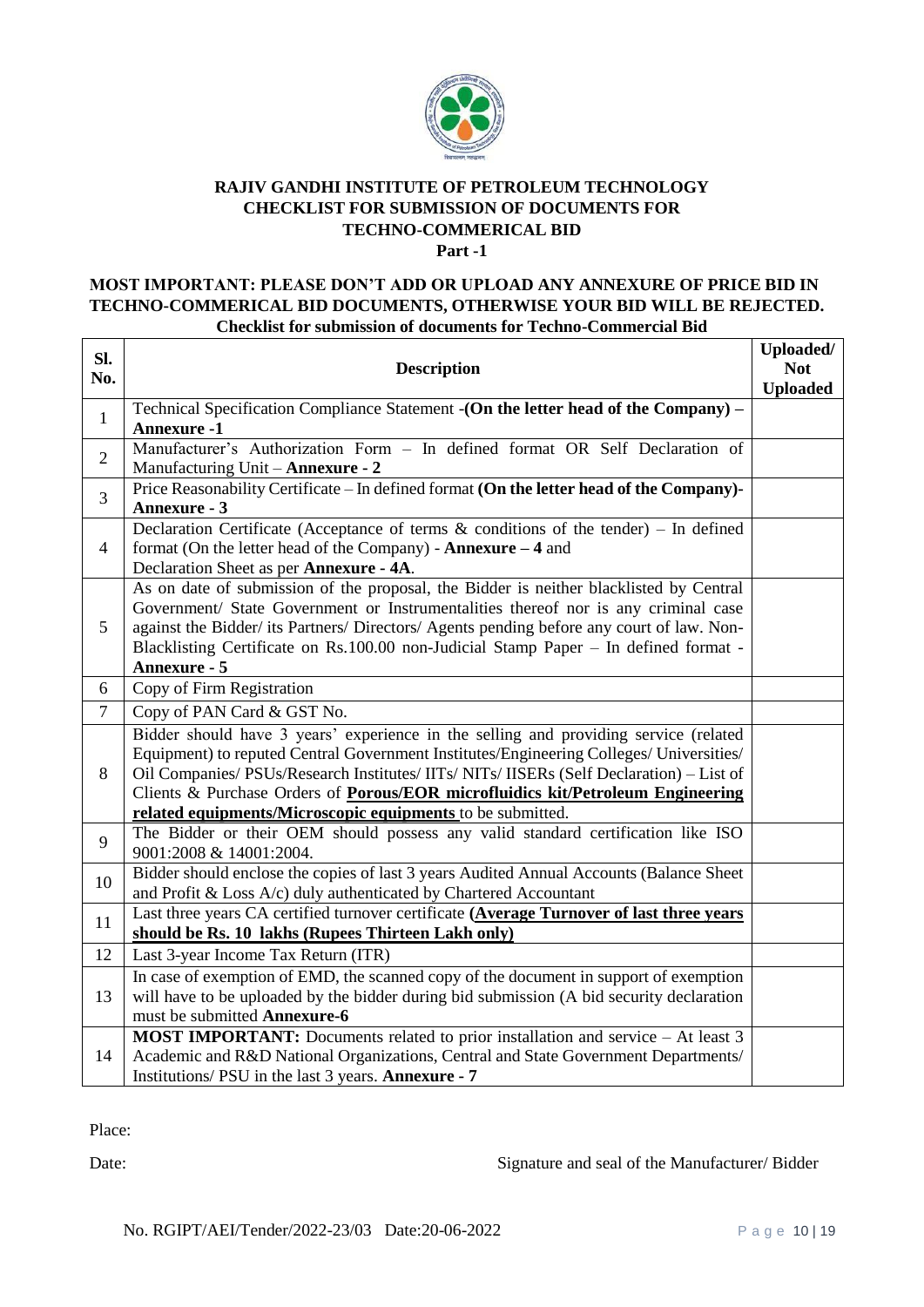# **Annexure - 1 Technical Compliance Statement for Porous/EOR microfluidics kit**

# **(ON THE LETTER HEAD OF THE COMPANY)**

| Sl. | Parts             | <b>Specification</b> | <b>Comply (or)</b><br>Not Comply |
|-----|-------------------|----------------------|----------------------------------|
| No. |                   |                      |                                  |
| 1.  | Porous/EOR        |                      |                                  |
|     | microfluidics kit |                      |                                  |
|     |                   |                      |                                  |
|     |                   |                      |                                  |
|     |                   |                      |                                  |
|     |                   |                      |                                  |
|     |                   |                      |                                  |
|     |                   |                      |                                  |
|     |                   |                      |                                  |

**Please mention the brand and model no. & name of the equipment:**

Place:

Date: Signature and seal of the Manufacturer/Bidder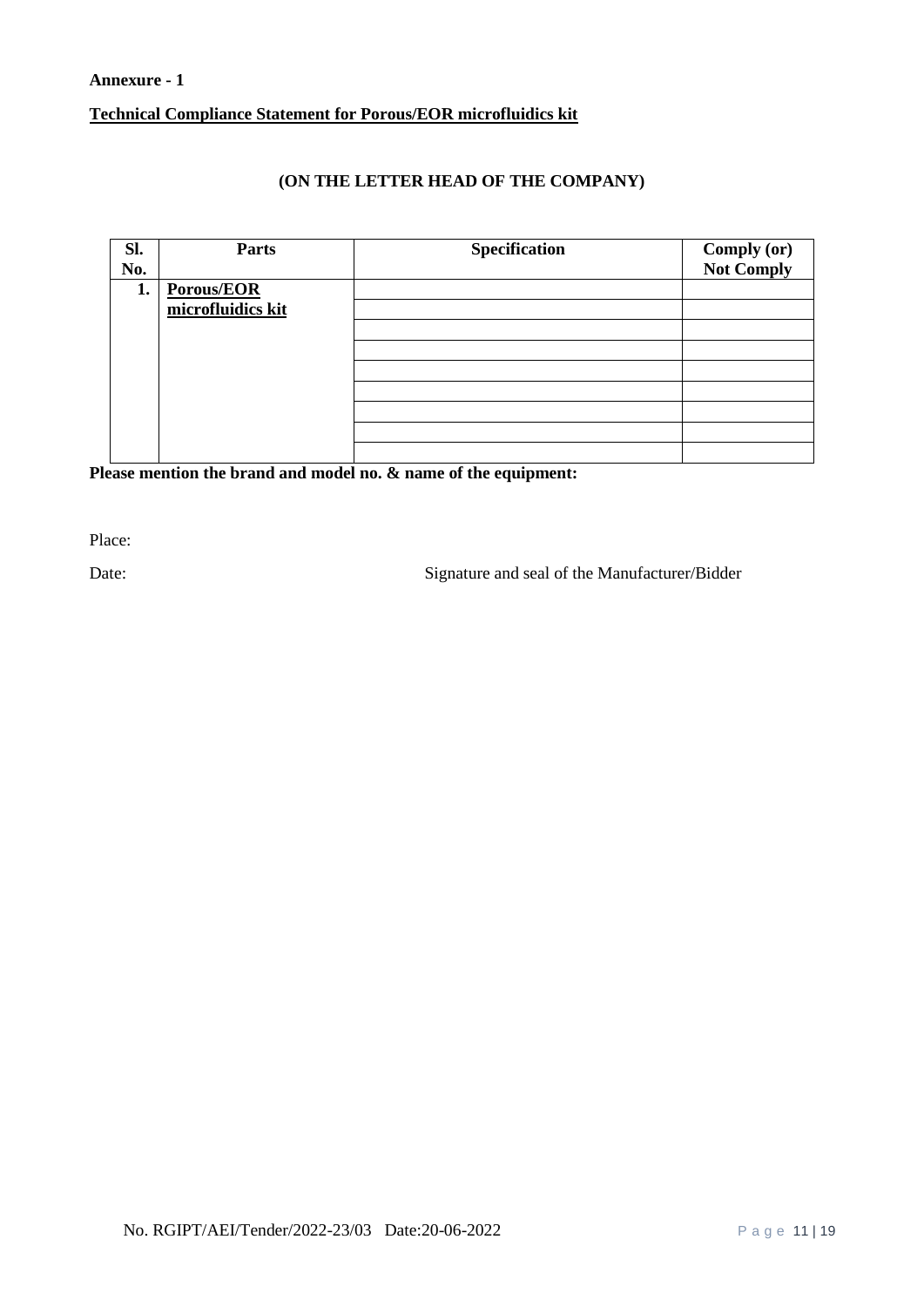# **MANUFACTURERS' AUTHORIZATION FORM (MAF) (ON THE LETTER HEAD OF THE COMPANY)**

**[NOTE:** The Bidder shall require the Manufacturer to fill in this Form in accordance with the instructions indicated. This letter of authorization should be **on the letterhead of the Manufacturer** and should be signed by a person with the proper authority to sign documents that are binding on the Manufacturer. It should be included by the Bidder in its bid]

No. Dated

Date: [**insert date (as day, month and year) of Bid Submission**]

Tender No.: [**insert number from Invitation for Bids**]

To, Director Rajiv Gandhi Institute of Petroleum Technology Mubarakpur, Mukhtia, Bahadurpur POST: Harbanshganj, Jais, Amethi - 229304

# WHEREAS

We [**insert complete name of Manufacturer**], who are official manufacturers of [**insert type of goods manufactured**], having factories at **[insert full address of Manufacturers factories**], do hereby authorize [insert complete name of Bidder] to submit a bid the purpose of which is to provide the following Goods, manufactured by us [**insert name and or brief description of the Goods**], and to subsequently negotiate and sign the Contract.

We hereby extend our full guarantee and warranty in accordance with the General Conditions of Contract, with respect to the Goods offered by the above firm.

**Signed:** [insert signature(s) of authorized representative(s) of the Manufacturer]

**Name**: [insert complete name(s) of authorized representative(s) of the Manufacturer]

**Title/Designation**: [insert title]

**Duly authorized to sign this Authorization on behalf of**: [insert complete name of Bidder]

Dated on \_\_\_\_\_\_ day of, \_\_\_\_\_\_\_, \_\_\_\_\_\_\_ [insert date of signing]

Yours faithfully,

(Name of manufacturers)

#### **OR**

# **SELF DECLARATION OF MANUFACTURING UNIT**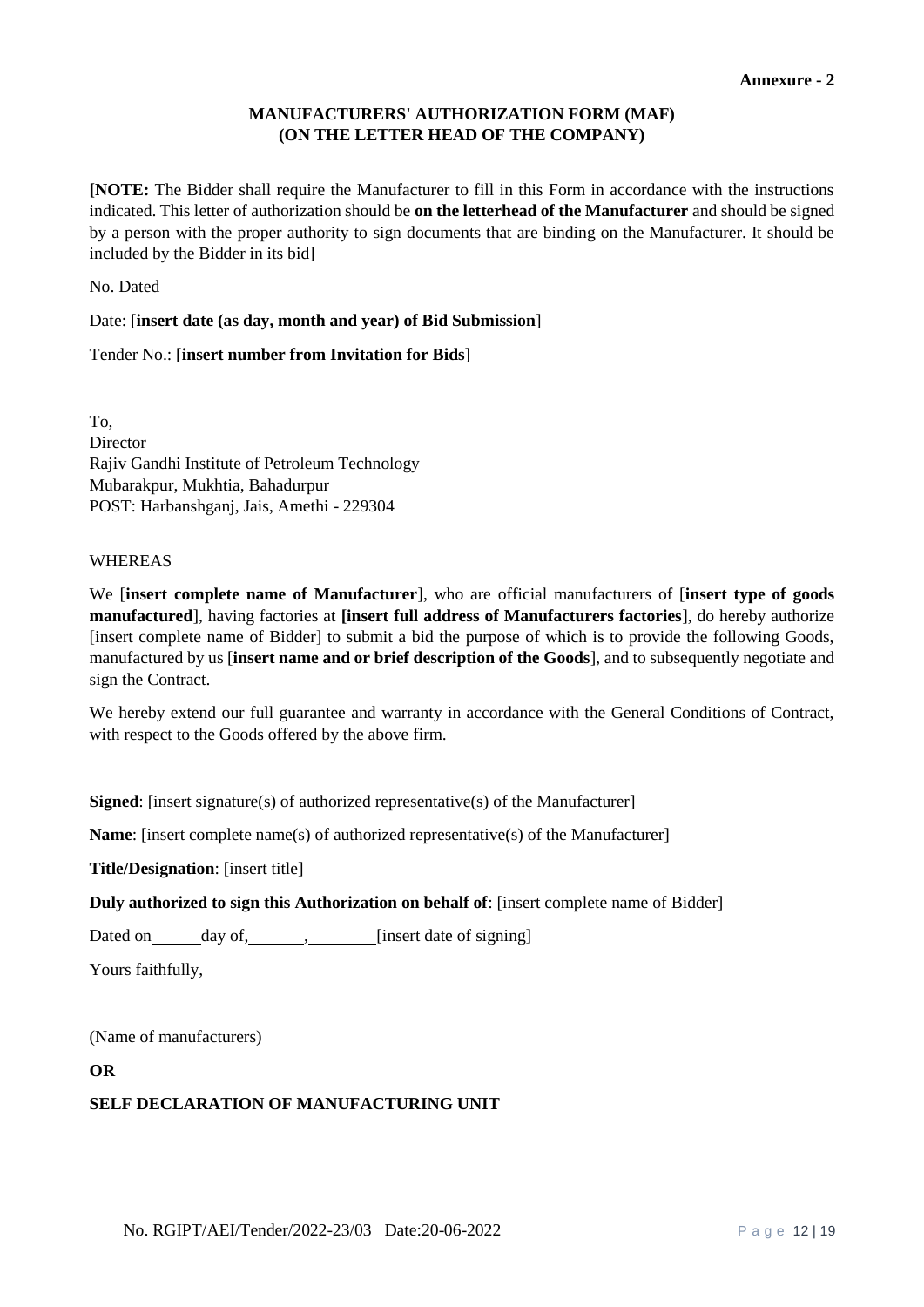# **PRICE REASONABILITY CERTIFICATE** (ON THE LETTER HEAD OF THE COMPANY)

| not more than as charged to other Govt./PSU"s for similar supplies made in recent past. If they have been       |
|-----------------------------------------------------------------------------------------------------------------|
| approved by the Director, RGIPT and if at any stage it has been found that the quoted rates are higher than the |
| rates applicable to supply to Government then in such condition RGIPT, Amethi, will have the right to cancel    |
| the approved rates and to take legal action against the tenderer.                                               |

Yours faithfully,

(Name of manufacturers) (Signature with date) (Name and designation) Duly authorized to sign tender for and on behalf of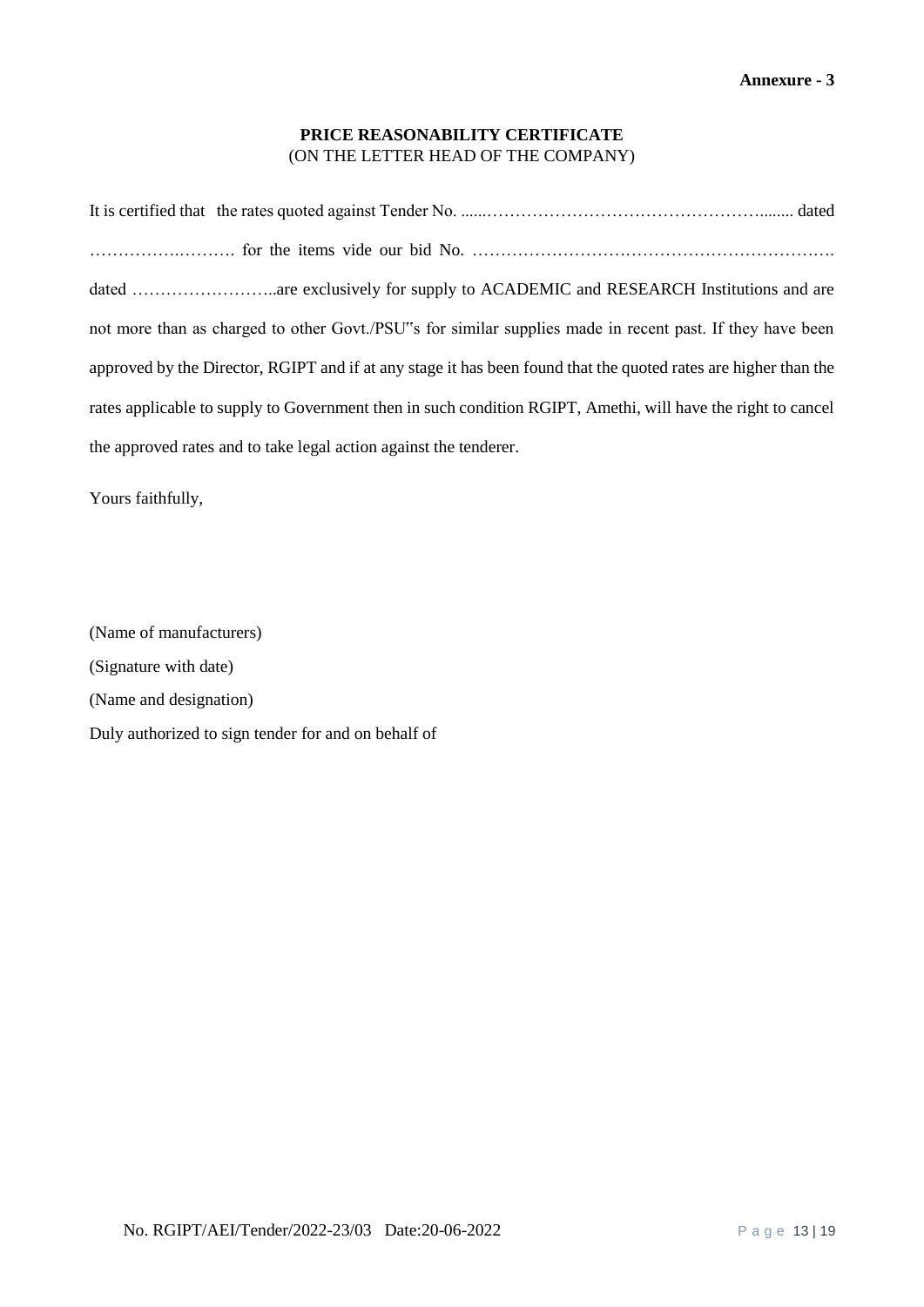#### **DECLARATION (ACCEPTANCE OF TERMS & CONDITIONS)** (ON THE LETTER HEAD OF THE COMPANY)

|  | Son/Daughter | of                                 | Shri |
|--|--------------|------------------------------------|------|
|  | Proprietor/  | Partner/CEO/MD/Director/Authorized |      |
|  |              |                                    |      |

- 2. I have carefully read and understood all the terms and conditions of the tender and hereby convey my acceptance of the same.
- 3. The information/ documents furnished along with the above application are true and authentic to the best of my knowledge and belief.
- 4. I/ we/ am are well aware of the fact that furnishing of any false information/ fabricated document would lead to rejection of my tender at any stage besides liabilities towards prosecution under appropriate law.
- 5. Each page of the tender document and papers submitted by my Company is authenticated, sealed and signed, and I take full responsibility for the entire documents submitted.

| Date: ------------------ |  |
|--------------------------|--|
|                          |  |

| ∽<br>Jale:<br>------------------------------- |  |
|-----------------------------------------------|--|
|-----------------------------------------------|--|

| Place: ----------------------------- | Signature of the Authorized Person     |
|--------------------------------------|----------------------------------------|
|                                      | Full Name: --------------------------- |

Company Seal: ----------------------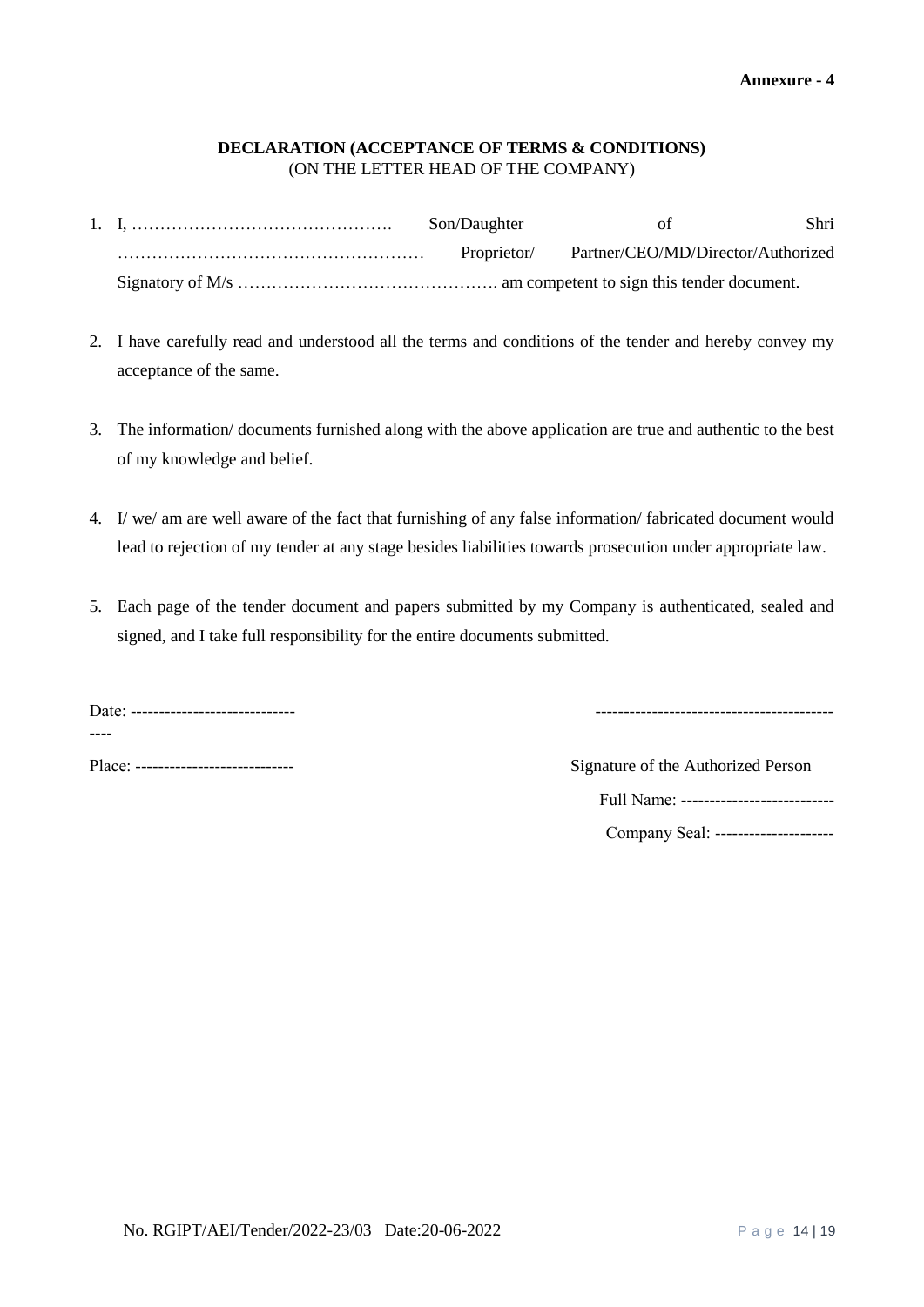#### **DECLARATION SHEET**

We, \_\_\_\_\_\_\_\_\_\_\_\_\_\_\_\_\_\_\_\_\_\_\_\_\_\_\_\_\_\_\_\_\_\_\_\_\_\_\_ hereby certify that all the information and data furnished by our organization with regard to this tender specification are true and complete to the best of our knowledge. I have gone through the specification, conditions and stipulations in details and agree to comply with the requirements and intent of specification.

This is certified that our organization has been authorized (Copy attached) by the OEM to participate in Tender. We further certified that our organization meets all the conditions of eligibility criteria laid down in this tender document. Moreover, OEM has agreed to support on regular basis with technology / product updates and extend support for the warranty.

The prices quoted in the financial bids are subsidized due to academic discount given to Assam Energy Center, Sivasagar, Assam (A center of RGIPT, Jais, Amethi).

|    | We, further specifically certify that our organization has<br>not been Black-Listed/De Listed or put to any Holiday by any |  |
|----|----------------------------------------------------------------------------------------------------------------------------|--|
|    | Institutional Agency/ Govt. Department/ Public<br>Sector                                                                   |  |
|    | Undertaking in the last three years.                                                                                       |  |
|    |                                                                                                                            |  |
| 1. | Phone                                                                                                                      |  |
| 2. | Fax                                                                                                                        |  |
| 3. | E-mail                                                                                                                     |  |
| 4. | <b>Contact Person Name</b>                                                                                                 |  |
| 5. | Mobile Number                                                                                                              |  |
| 6. | <b>TIN Number</b>                                                                                                          |  |
| 7. | <b>PAN Number</b>                                                                                                          |  |
| 8. | (In case of on-line payment of Tender Fees)<br>UTR No. (For Tender Fee)                                                    |  |
| 9. | (In case of on-line payment of EMD)                                                                                        |  |
|    | UTR No. (For EMD)                                                                                                          |  |
|    | 10. Kindly provide bank details of the bidder in the following                                                             |  |
|    | format:                                                                                                                    |  |
|    | a) Name of the Bank                                                                                                        |  |
|    | b) Account Number                                                                                                          |  |
|    |                                                                                                                            |  |
|    | c) Kindly attach scanned copy of one Cheque book page to<br>enable us to return the EMD to unsuccessful bidder             |  |
|    |                                                                                                                            |  |

(Signature of the Tenderer)

Name:

Seal of the Company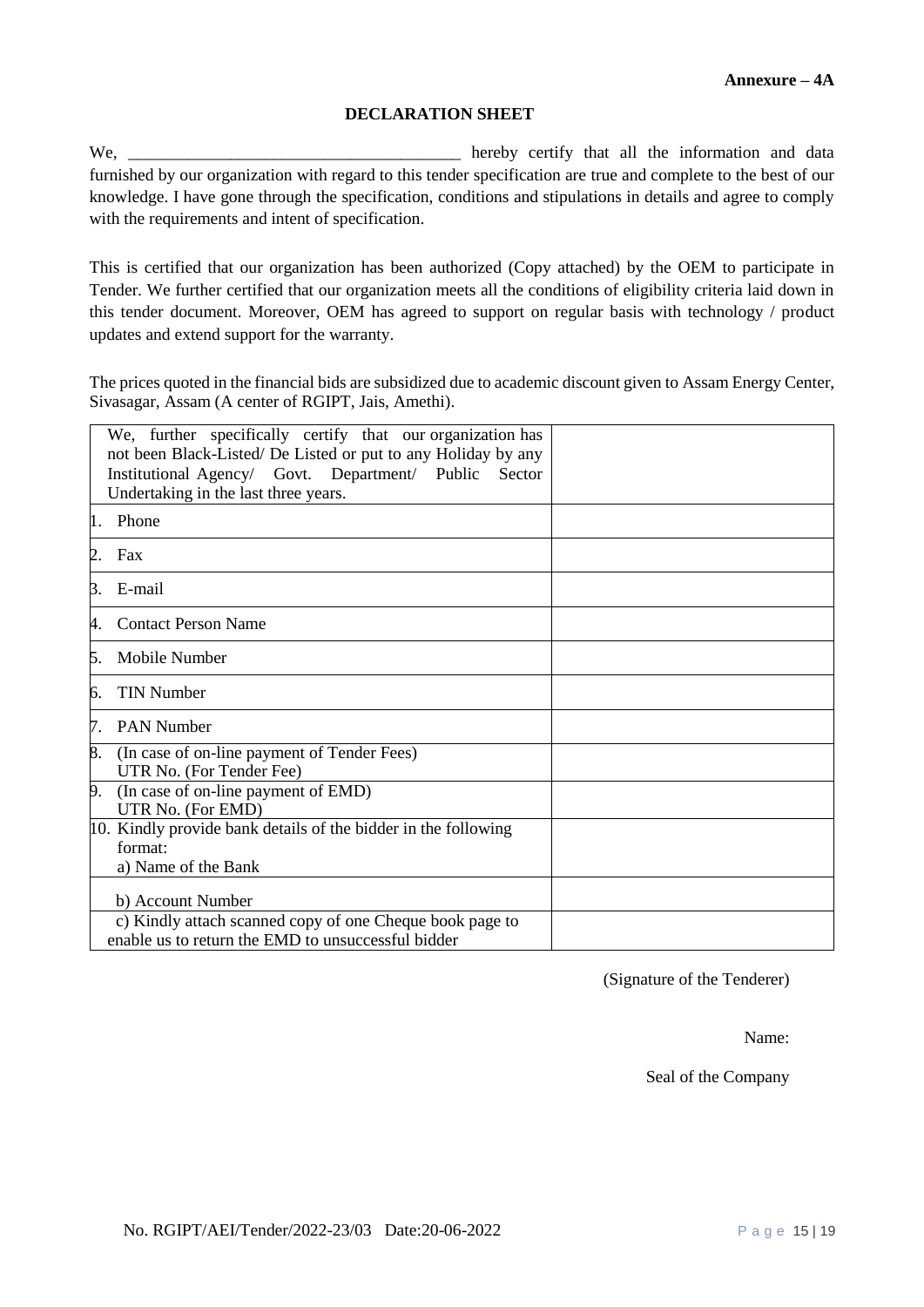# **NON-BLACKLISTING DECLARATION**

It has been certified that all information provided in tender form is true and correct to the best of my knowledge and belief. No forged / tampered document(s) are produced with tender form for gaining unlawful advantage. We understand that RGIPT, Amethi is authorized to make enquiry to establish the facts claimed and obtain confidential reports from clients.

In case it is established that any information provided by us is false / misleading or in the circumstances where it is found that we have made any wrong claims, we are liable for forfeiture of EMD and or any penal action and other damages including withdrawal of all work/purchase orders being executed by us. **Further RGIPT is also authorized to blacklist our firm/company/agency and debar us in participating in any tender/bid in future.**

I / We assure the Institute that neither I / We nor any of my / our workers will do any act/s which is improper / illegal during the execution in case the tender is awarded to us.

Neither I/We nor anybody on my/our behalf will indulge in any corrupt activities/practices in my/our dealing with the Institute.

**Our Firm/Company/Agency is not been blacklisted or banned by any Central Government Department/ State Government Department, PSU, University, Autonomous Institute or Any other Govt. Organization.**

Date Signature of the Tenderer

Place **Place** 

Stamp

**Note: This certificate should be executed on duly notarized Rs. 100/- Non Judicial Stamp Paper.**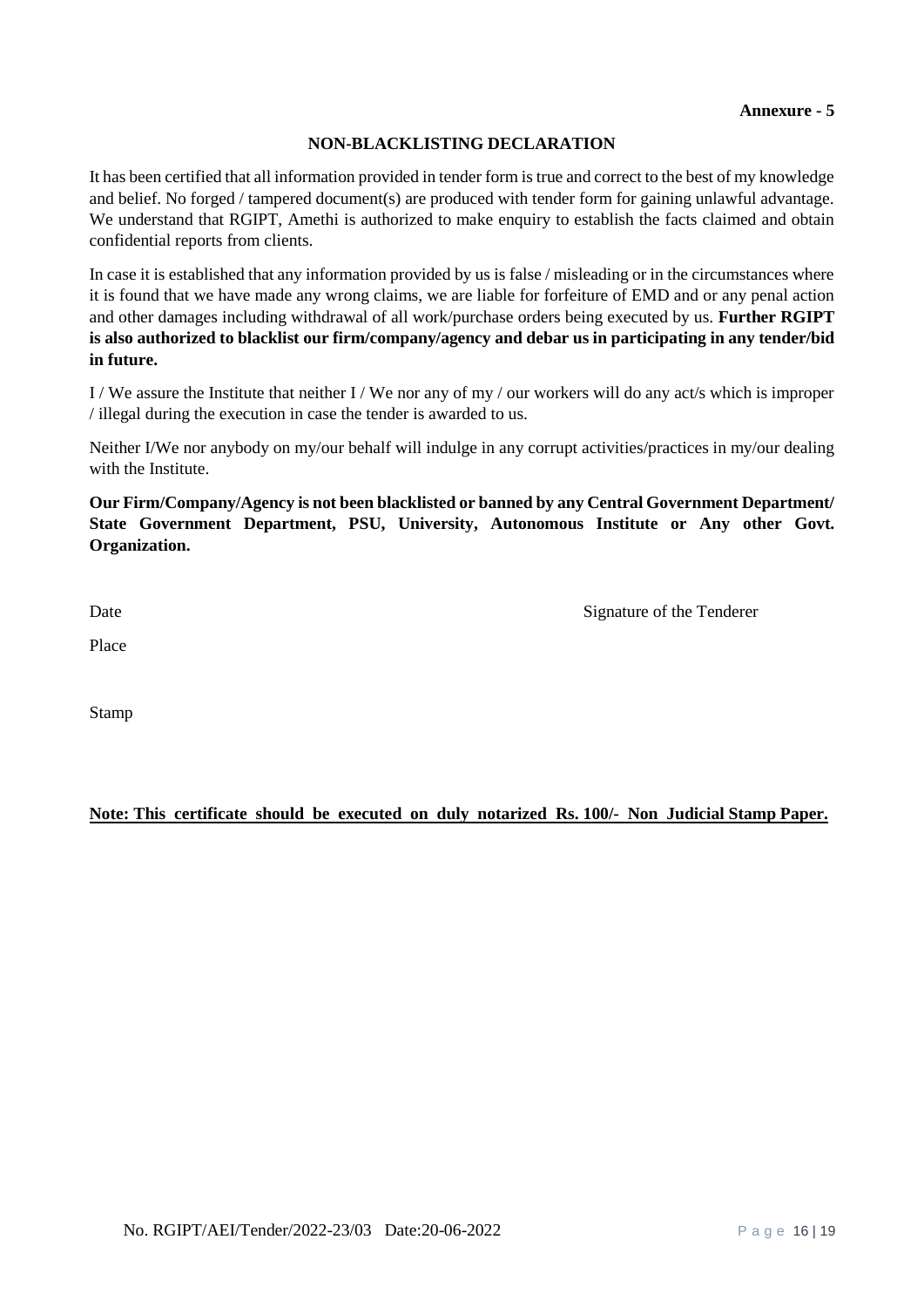#### **Bid-Securing Declaration**

**(**Read with Department of Expenditure, Ministry of Finance, Government of India, Office Memorandum No: F.9/4/2020-PPD, Dated: November 12, 2020**)**

> **Date:** [insert date (as day, month and year)] **Bid No.:** RGIPT/AEI/Tender/2022-23/03

To

**Director** Rajiv Gandhi Institute of Petroleum Technology (RGIPT), Jais

Sir

We, the undersigned, declare that:

We understand that, according to your conditions, bids must be supported by a Bid-Securing Declaration.

We accept that we will automatically be suspended from being eligible for bidding in any contract with the RGIPT for the period of time of **3 years** starting on January, 2021, if we are in breach of our obligation(s) under the bid conditions, because we:

- a. have withdrawn our Bid during the period of bid validity specified in the Letter of Bid; or
- b. having been notified of the acceptance of our Bid by the RGIPT during the period of bid validity, (i) fail or refuse to execute the Contract, if required, or (ii) fail or refuse to furnish the Performance Security, in accordance with Clause- ------ of Tender No --------.

We understand this Bid-Securing Declaration shall expire if we are not the successful Bidder, upon the earlier of (i) our receipt of your notification to us of the name of the successful Bidder; or (ii) 120-days after the expiration of our Bid.

**Signed:** --------------------------------------- [insert signature of person whose name and capacity are shown] In the capacity of --------------------------------- [insert legal capacity of person signing the Bid-Securing Declaration]

| <b>Name:</b> --- |        | [insert complete name of person signing the Bid-Securing Declaration] Duly                                               |
|------------------|--------|--------------------------------------------------------------------------------------------------------------------------|
|                  |        | authorized to sign the bid for and on behalf of: --------------------------------<br>-- [insert complete name of Bidder] |
| Dated on         | day of | [insert date of signing]                                                                                                 |

Corporate Seal (where appropriate)

[**Note:** In case of a Joint Venture, the Bid-Securing Declaration must be in the name of all partners to the Joint Venture that submits the bid.]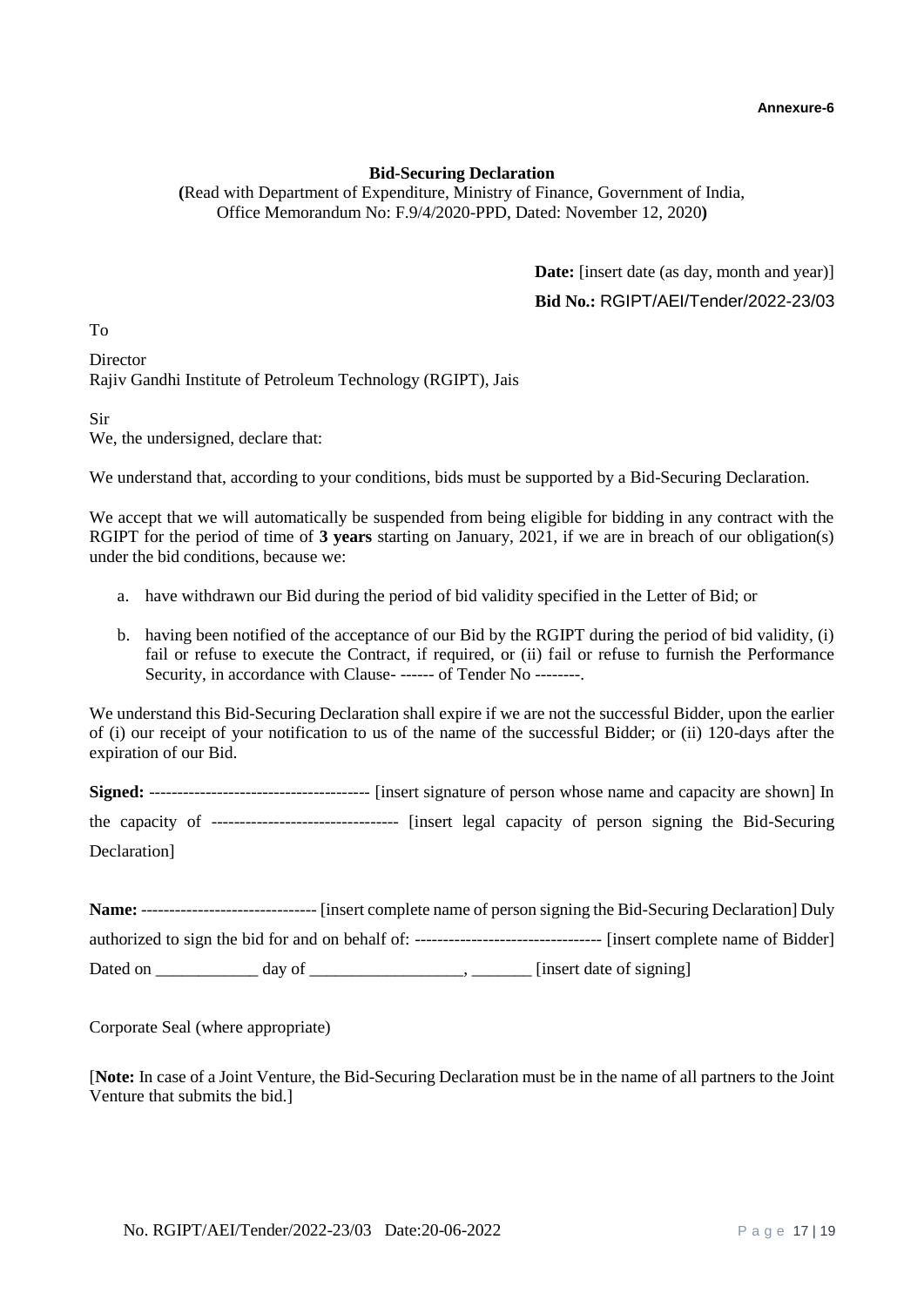# **List of Govt. Organization/Department/Institutes**

| List of Government Organization/Department/Institutes for whom the Bidder has<br>undertaken such work during last three years (must be supported with work orders) |                               |                    |  |  |
|--------------------------------------------------------------------------------------------------------------------------------------------------------------------|-------------------------------|--------------------|--|--|
| Name of the<br>Organization                                                                                                                                        | <b>Name of Contact Person</b> | <b>Contact No.</b> |  |  |
|                                                                                                                                                                    |                               |                    |  |  |
|                                                                                                                                                                    |                               |                    |  |  |
|                                                                                                                                                                    |                               |                    |  |  |
|                                                                                                                                                                    |                               |                    |  |  |
|                                                                                                                                                                    |                               |                    |  |  |
|                                                                                                                                                                    |                               |                    |  |  |
|                                                                                                                                                                    |                               |                    |  |  |

(Signature of the Tenderer)

Name:

Seal of the Company